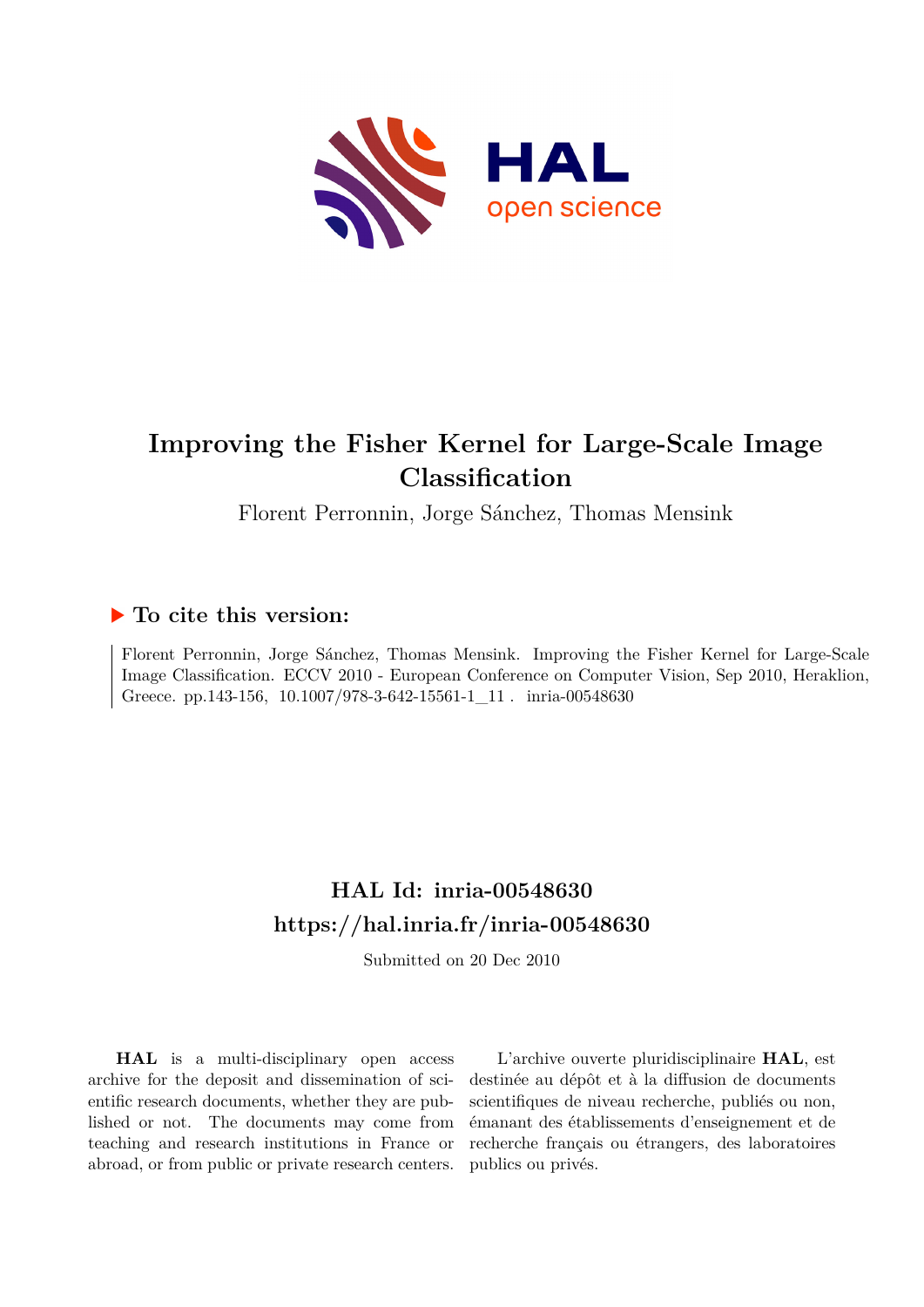# Improving the Fisher Kernel for Large-Scale Image Classification

Florent Perronnin, Jorge Sánchez and Thomas Mensink

Xerox Research Centre Europe (XRCE)

Abstract. The Fisher kernel (FK) is a generic framework which combines the benefits of generative and discriminative approaches. In the context of image classification the FK was shown to extend the popular bag-of-visual-words (BOV) by going beyond count statistics. However, in practice, this enriched representation has not yet shown its superiority over the BOV. In the first part we show that with several well-motivated modifications over the original framework we can boost the accuracy of the FK. On PASCAL VOC 2007 we increase the Average Precision (AP) from 47.9% to 58.3%. Similarly, we demonstrate state-of-the-art accuracy on CalTech 256. A major advantage is that these results are obtained using only SIFT descriptors and costless linear classifiers. Equipped with this representation, we can now explore image classification on a larger scale. In the second part, as an application, we compare two abundant resources of labeled images to learn classifiers: ImageNet and Flickr groups. In an evaluation involving hundreds of thousands of training images we show that classifiers learned on Flickr groups perform surprisingly well (although they were not intended for this purpose) and that they can complement classifiers learned on more carefully annotated datasets.

# 1 Introduction

We consider the problem of learning image classifiers on large annotated datasets, e.g. using hundreds of thousands of labeled images. Our goal is to devise an image representation which yields high classification accuracy, yet which is efficient. Efficiency includes the cost of computing the representations, the cost of learning classifiers on these representations as well as the cost of classifying a new image.

One of the most popular approaches to image classification to date has been to describe images with bag-of-visual-words (BOV) histograms and to classify them using non-linear Support Vector Machines (SVM) [1]. In a nutshell, the BOV representation of an image is computed as follows. Local descriptors are extracted from the image and each descriptor is assigned to its closest visual word in a "visual vocabulary": a codebook obtained offline by clustering a large set of descriptors with k-means. There have been several extensions of this initial idea including  $1$  the soft-assignment of patches to visual words [2, 3] or the use of spatial pyramids to take into account the image structure [4]. A trend in BOV

<sup>1</sup> An extensive overview of the BOV falls out of the scope of this paper.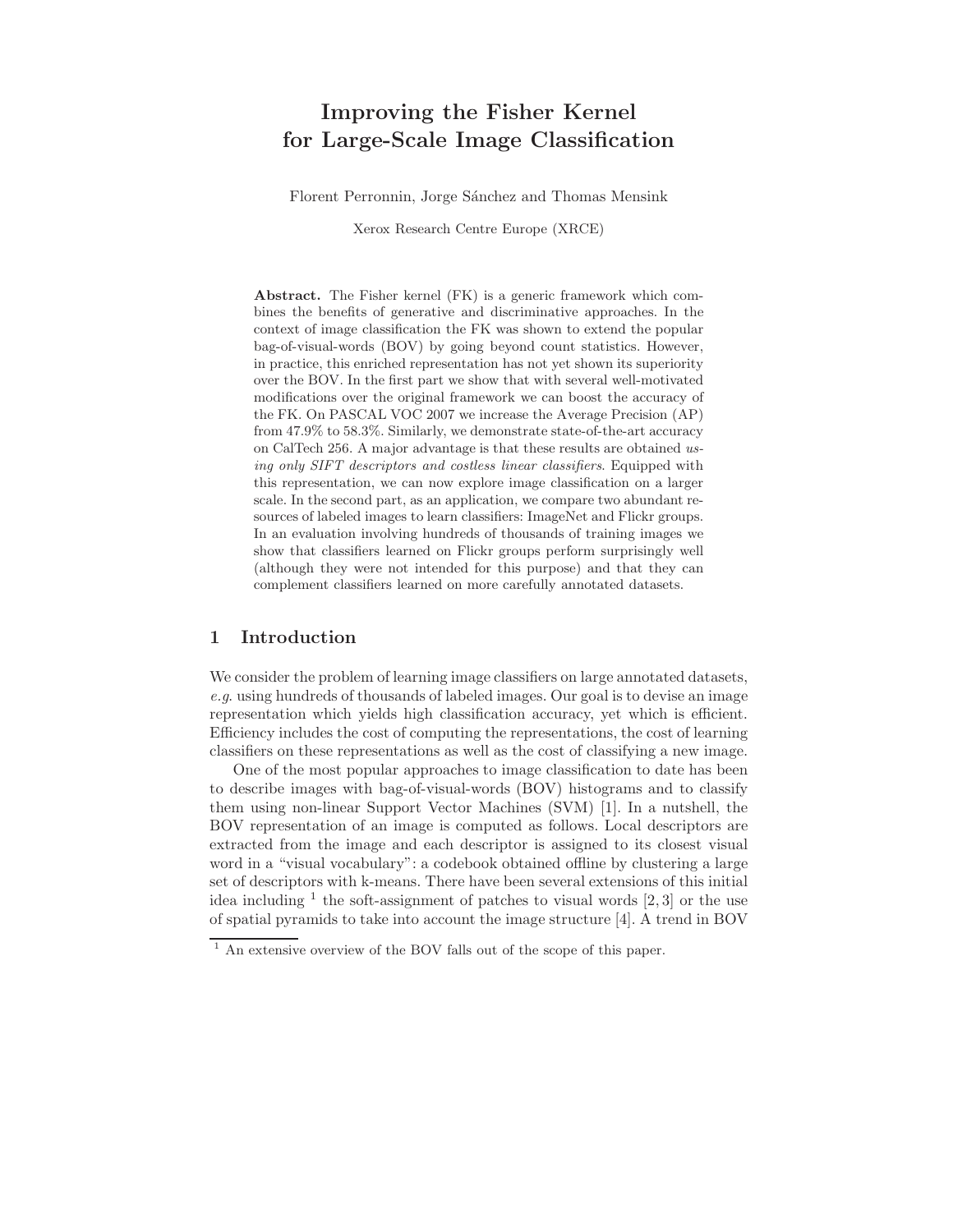approaches is to have multiple combinations of patch detectors, descriptors and spatial pyramids (where a combination is often referred to as a "channel"), to train one classifier per channel and then to combine the output of the classifiers [5–7, 3]. Systems following this paradigm have consistently performed among the best in the successive PASCAL VOC evaluations [8–10].

An important limitation of such approaches is their scalability to large quantities of training images. First, the feature extraction of many channels comes at a high cost. Second, the learning of non-linear SVMs scales somewhere between  $O(N^2)$  and  $O(N^3)$  – where N is the number of training images – and becomes impractical for  $N$  in the tens or hundreds of thousands. This is in contrast with linear SVMs whose training cost is in  $O(N)$  [11, 12] and which can therefore be efficiently learned with large quantities of images [13]. However linear SVMs have been repeatedly reported to be inferior to non-linear SVMs on BOV histograms [14–17].

Several algorithms have been proposed to reduce the training cost. Combining Spectral Regression with Kernel Discriminant Analysis (SR-KDA), Tahir et al. [7] report a faster training time and a small accuracy improvement over the SVM. However SR-KDA still scales in  $O(N^3)$ . Wang et al. [14], Maji and Berg [15], Perronnin *et al.* [16] and Vedaldi and Zisserman [17] proposed different approximations for additive kernels. These algorithms scale linearly with the number of training samples while providing the same accuracy as the original non-linear SVM classifiers. Rather than modifying the classifiers, attempts have been made to obtain BOV representations which perform well with linear classifiers. Yang *et al.* [18] proposed a sparse coding algorithm to replace K-means clustering and a max- (instead of average-) pooling of the descriptor-level statistics. It was shown that excellent classification results could be obtained with linear classifiers – interestingly much better than with non-linear classifiers.

We stress that all the methods mentioned previously are inherently limited by the shortcomings of the BOV representation, and especially by the fact that the descriptor quantization is a lossy process as underlined in the work of Boiman et al. [19]. Hence, efficient alternatives to the BOV histogram have been sought. Bo and Sminchisescu [20] proposed the Efficient Match Kernel (EMK) which consists in mapping the local descriptors to a low-dimensional feature space and in averaging these vectors to form a fixed-length image representation. They showed that a linear classifier on the EMK representation could outperform a non-linear classifier on the BOV. However, this approach is limited by the assumption that the same kernel can be used to measure the similarity between two descriptors, whatever their location in the descriptor space.

In this work we consider the Fisher Kernel (FK) introduced by Jaakkola and Haussler [21] and applied by Perronnin and Dance [22] to image classification. This representation was shown to extend the BOV: it is not limited to the number of occurrences of each visual word but it also encodes additional information about the distribution of the descriptors. Therefore the FK overcomes some of the limitations raised by [19]. Yet, in practice, the FK has led to somewhat disappointing results – no better than the BOV.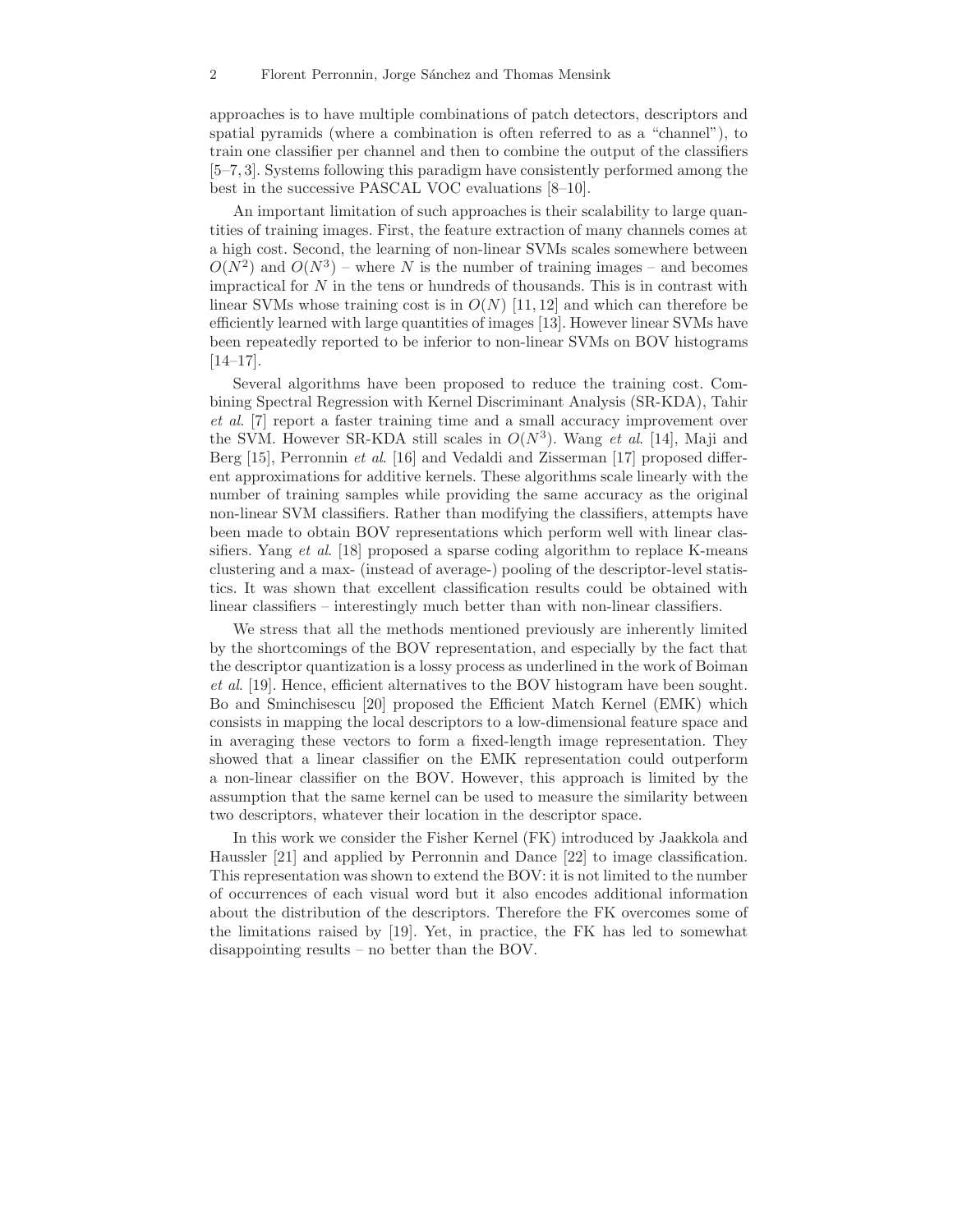The contributions of this paper are two-fold:

- 1. First, we propose several well-motivated improvements over the original Fisher representation and show that they boost the classification accuracy. For instance, on the PASCAL VOC 2007 dataset we increase the Average Precision (AP) from 47.9% to 58.3%. On the CalTech 256 dataset we also demonstrate state-of-the-art performance. A major advantage is that these results are obtained using only SIFT descriptors and costless linear classifiers. Equipped with this representation, we can then explore image classification on a larger scale.
- 2. Second, we compare two abundant sources of training images to learn image classifiers: ImageNet<sup>2</sup> [23] and Flickr groups<sup>3</sup>. In an evaluation involving hundreds of thousands of training images we show that classifiers learned on Flickr groups perform surprisingly well (although Flickr groups were not intended for this purpose) and that they can nicely complement classifiers learned on more carefully annotated datasets.

The remainder of this article is organized as follows. In the next section we provide a brief overview of the FK. In section 3 we describe the proposed improvements and in section 4 we evaluate their impact on the classification accuracy. In section 5, using this improved representation, we compare ImageNet and Flickr groups as sources of labeled training material to learn image classifiers.

# 2 The Fisher Vector

Let  $X = \{x_t, t = 1 \dots T\}$  be the set of T local descriptors extracted from an image. We assume that the generation process of  $X$  can be modeled by a probability density function  $u_{\lambda}$  with parameters  $\lambda^{4}$ . X can be described by the gradient vector [21]:

$$
G_{\lambda}^{X} = \frac{1}{T} \nabla_{\lambda} \log u_{\lambda}(X). \tag{1}
$$

The gradient of the log-likelihood describes the contribution of the parameters to the generation process. The dimensionality of this vector depends only on the number of parameters in  $\lambda$ , not on the number of patches T. A natural kernel on these gradients is [21]:

$$
K(X,Y) = G_{\lambda}^{X'} F_{\lambda}^{-1} G_{\lambda}^{Y}
$$
\n(2)

where  $F_{\lambda}$  is the Fisher information matrix of  $u_{\lambda}$ :

$$
F_{\lambda} = E_{x \sim u_{\lambda}} \left[ \nabla_{\lambda} \log u_{\lambda}(x) \nabla_{\lambda} \log u_{\lambda}(x)' \right]. \tag{3}
$$

<sup>2</sup> http://www.image-net.org

<sup>3</sup> http://www.flickr.com/groups

<sup>&</sup>lt;sup>4</sup> We make the following abuse of notation to simplify the presentation:  $\lambda$  denotes both the set of parameters of  $u$  as well as the estimate of these parameters.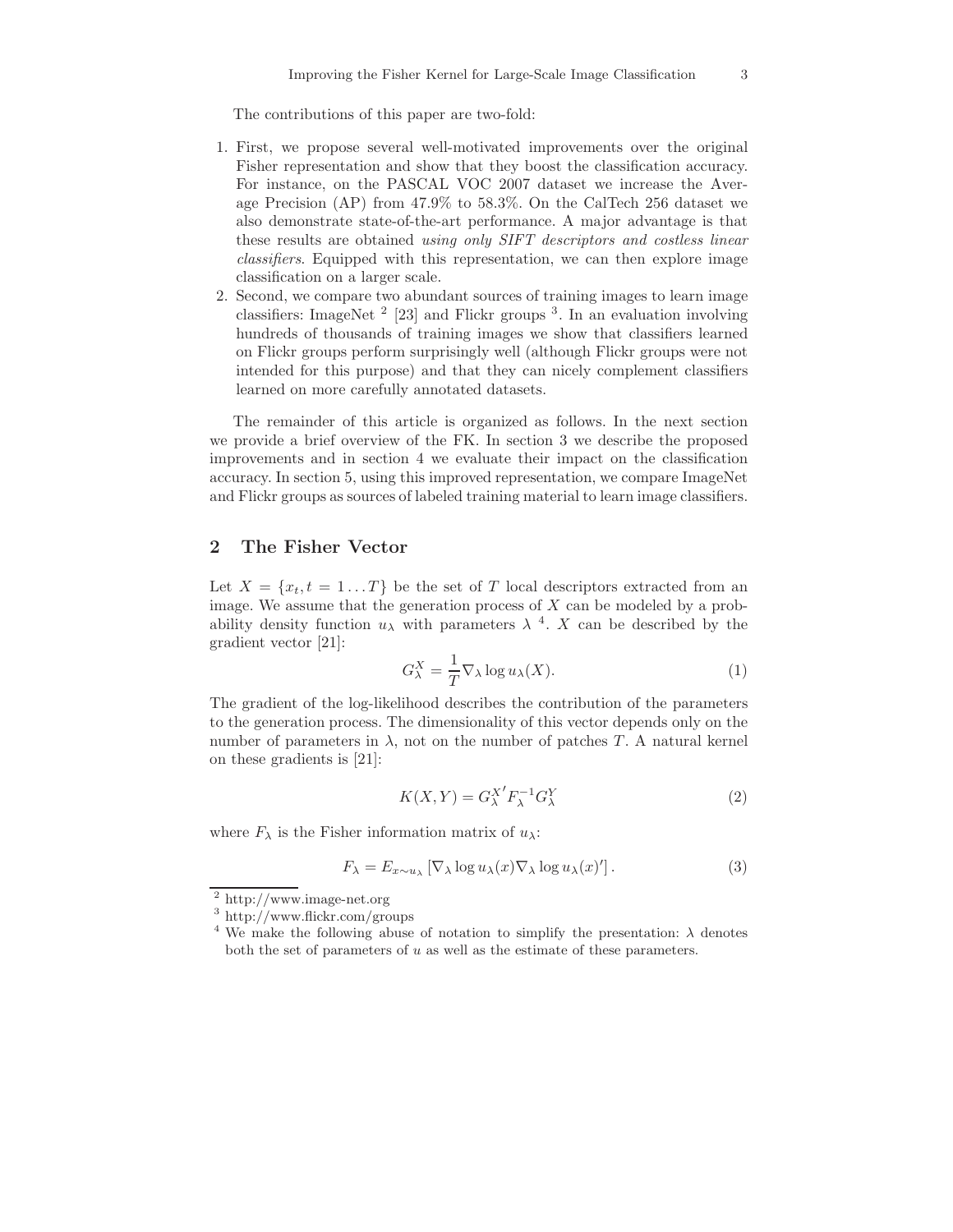As  $F_{\lambda}$  is symmetric and positive definite, it has a Cholesky decomposition  $F_{\lambda} = L'_{\lambda} L_{\lambda}$  and  $K(X, Y)$  can be rewritten as a dot-product between normalized vectors  $\mathcal{G}_{\lambda}$  with:

$$
\mathcal{G}_{\lambda}^{X} = L_{\lambda} G_{\lambda}^{X}.
$$
\n
$$
(4)
$$

We will refer to  $\mathcal{G}_{\lambda}^{X}$  as the *Fisher vector* of X. We underline that *learning* a kernel classifier using the kernel (2) is equivalent to learning a linear classifier on the Fisher vectors  $\mathcal{G}_{\lambda}^{X}$ . As explained earlier, learning linear classifiers can be done extremely efficiently.

We follow [22] and choose  $u_{\lambda}$  to be a Gaussian mixture model (GMM):  $u_{\lambda}(x) = \sum_{i=1}^{K} w_i u_i(x)$ . We denote  $\lambda = \{w_i, \mu_i, \Sigma_i, i = 1...K\}$  where  $w_i$ ,  $\mu_i$ and  $\Sigma_i$  are respectively the mixture weight, mean vector and covariance matrix of Gaussian  $u_i$ . We assume that the covariance matrices are diagonal and we denote by  $\sigma_i^2$  the variance vector. The GMM  $u_\lambda$  is trained on a large number of images using Maximum Likelihood (ML) estimation . It is supposed to describe the content of *any* image. We assume that the  $x_t$ 's are generated independently by  $u_{\lambda}$  and therefore:

$$
G_{\lambda}^{X} = \frac{1}{T} \sum_{t=1}^{T} \nabla_{\lambda} \log u_{\lambda}(x_t).
$$
 (5)

We consider the gradient with respect to the mean and standard deviation parameters (the gradient with respect to the weight parameters brings little additional information). We make use of the diagonal closed-form approximation of [22], in which case the normalization of the gradient by  $L_{\lambda} = F_{\lambda}^{-1/2}$  $\lambda$ <sup> $\lambda$ </sup> is simply a whitening of the dimensions. Let  $\gamma_t(i)$  be the soft assignment of descriptor  $x_t$  to Gaussian i:

$$
\gamma_t(i) = \frac{w_i u_i(x_t)}{\sum_{j=1}^K w_j u_j(x_t)}.\tag{6}
$$

Let D denote the dimensionality of the descriptors  $x_t$ . Let  $\mathcal{G}_{\mu,i}^X$  (resp.  $\mathcal{G}_{\sigma,i}$ ) be the D-dimensional gradient with respect to the mean  $\mu_i$  (resp. standard deviation  $\sigma_i$ ) of Gaussian *i*. Mathematical derivations lead to:

$$
\mathcal{G}_{\mu,i}^X = \frac{1}{T\sqrt{w_i}} \sum_{t=1}^T \gamma_t(i) \left( \frac{x_t - \mu_i}{\sigma_i} \right),\tag{7}
$$

$$
\mathcal{G}_{\sigma,i}^{X} = \frac{1}{T\sqrt{2w_i}} \sum_{t=1}^{T} \gamma_t(i) \left[ \frac{(x_t - \mu_i)^2}{\sigma_i^2} - 1 \right],
$$
\n(8)

where the division between vectors is as a term-by-term operation. The final gradient vector  $\mathcal{G}_{\lambda}^X$  is the concatenation of the  $\mathcal{G}_{\mu,i}^X$  and  $\mathcal{G}_{\sigma,i}^X$  vectors for  $i = 1 \dots K$ and is therefore 2KD-dimensional.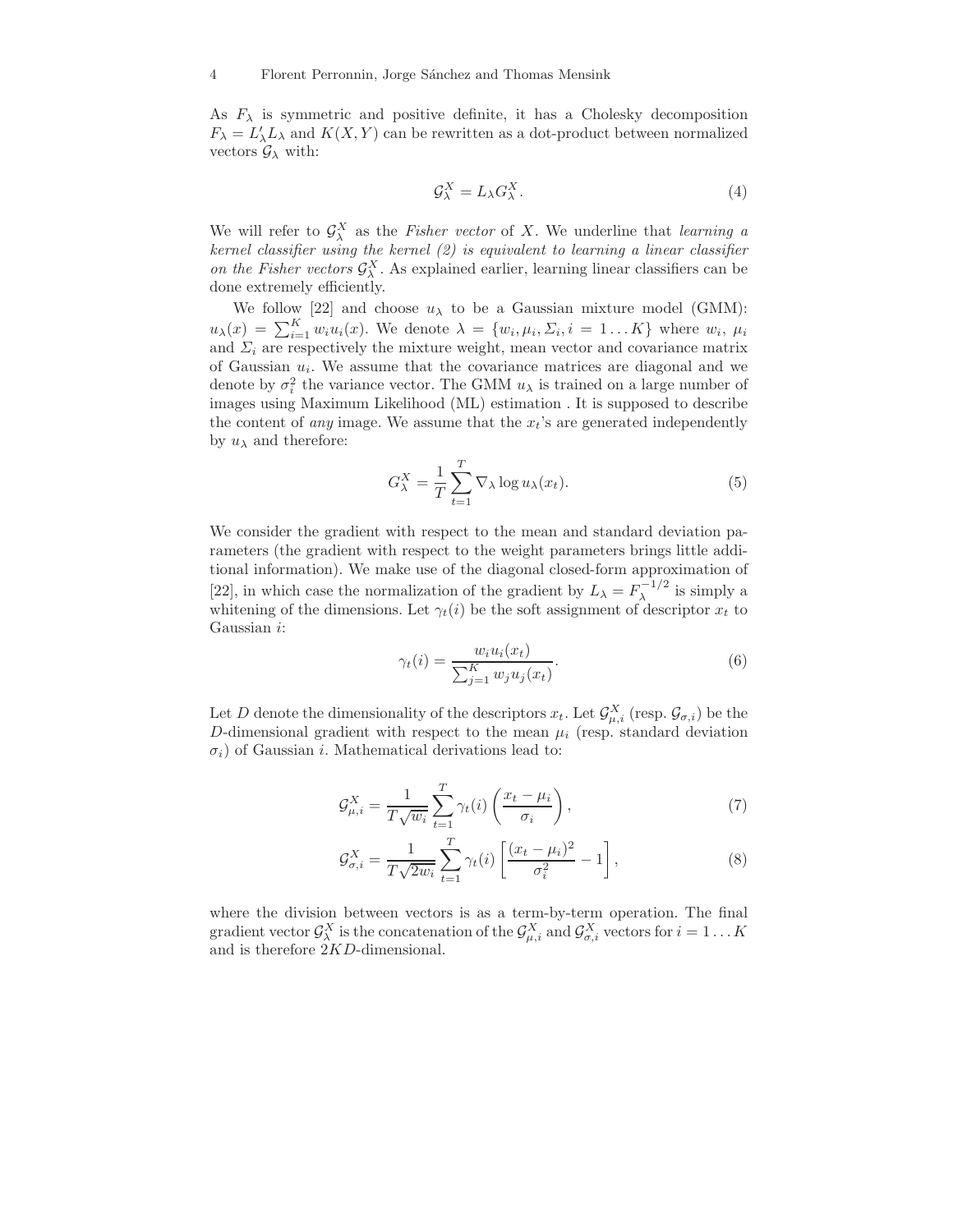# 3 Improving the Fisher Vector

#### 3.1 L2 normalization

We assume that the descriptors  $X = \{x_t, t = 1 \dots T\}$  of a given image follow a distribution p. According to the law of large numbers (convergence of the sample average to the expected value when  $T$  increases) we can rewrite equation (5) as:

$$
G_{\lambda}^{X} \approx \nabla_{\lambda} E_{x \sim p} \log u_{\lambda}(x) = \nabla_{\lambda} \int_{x} p(x) \log u_{\lambda}(x) dx.
$$
 (9)

Now let us assume that we can decompose  $p$  into a mixture of two parts: a background image-independent part which follows  $u_{\lambda}$  and an image-specific part which follows an image-specific distribution q. Let  $0 \leq \omega \leq 1$  be the proportion of image-specific information contained in the image:

$$
p(x) = \omega q(x) + (1 - \omega)u_{\lambda}(x).
$$
 (10)

We can rewrite:

$$
G_{\lambda}^{X} \approx \omega \nabla_{\lambda} \int_{x} q(x) \log u_{\lambda}(x) dx + (1 - \omega) \nabla_{\lambda} \int_{x} u_{\lambda}(x) \log u_{\lambda}(x) dx.
$$
 (11)

If the values of the parameters  $\lambda$  were estimated with a ML process – i.e. to maximize (at least locally and approximately)  $E_{x \sim u_\lambda} \log u_\lambda(x)$  – then we have:

$$
\nabla_{\lambda} \int_{x} u_{\lambda}(x) \log u_{\lambda}(x) dx = \nabla_{\lambda} E_{x \sim u_{\lambda}} \log u_{\lambda}(x) \approx 0.
$$
 (12)

Consequently, we have:

$$
G_{\lambda}^{X} \approx \omega \nabla_{\lambda} \int_{x} q(x) \log u_{\lambda}(x) dx = \omega \nabla_{\lambda} E_{x \sim q} \log u_{\lambda}(x).
$$
 (13)

This shows that the image-independent information is approximately discarded from the Fisher vector signature, a positive property. Such a decomposition of images into background and image-specific information has also been employed in BOV approaches by Zhang  $et \ al.$  [24]. However, while the decomposition is explicit in [24], it is implicit in the FK case.

We note that the signature still depends on the proportion of image-specific information  $\omega$ . Consequently, two images containing the same object but different amounts of background information (e.g. same object at different scales) will have different signatures. Especially, small objects with a small  $\omega$  value will be difficult to detect. To remove the dependence on  $\omega$ , we can L2-normalize  $^5$ 

<sup>5</sup> Actually dividing the Fisher vector by any Lp norm would cancel-out the effect of  $\omega$ . We chose the L2 norm because it is the natural norm associated with the dot-product.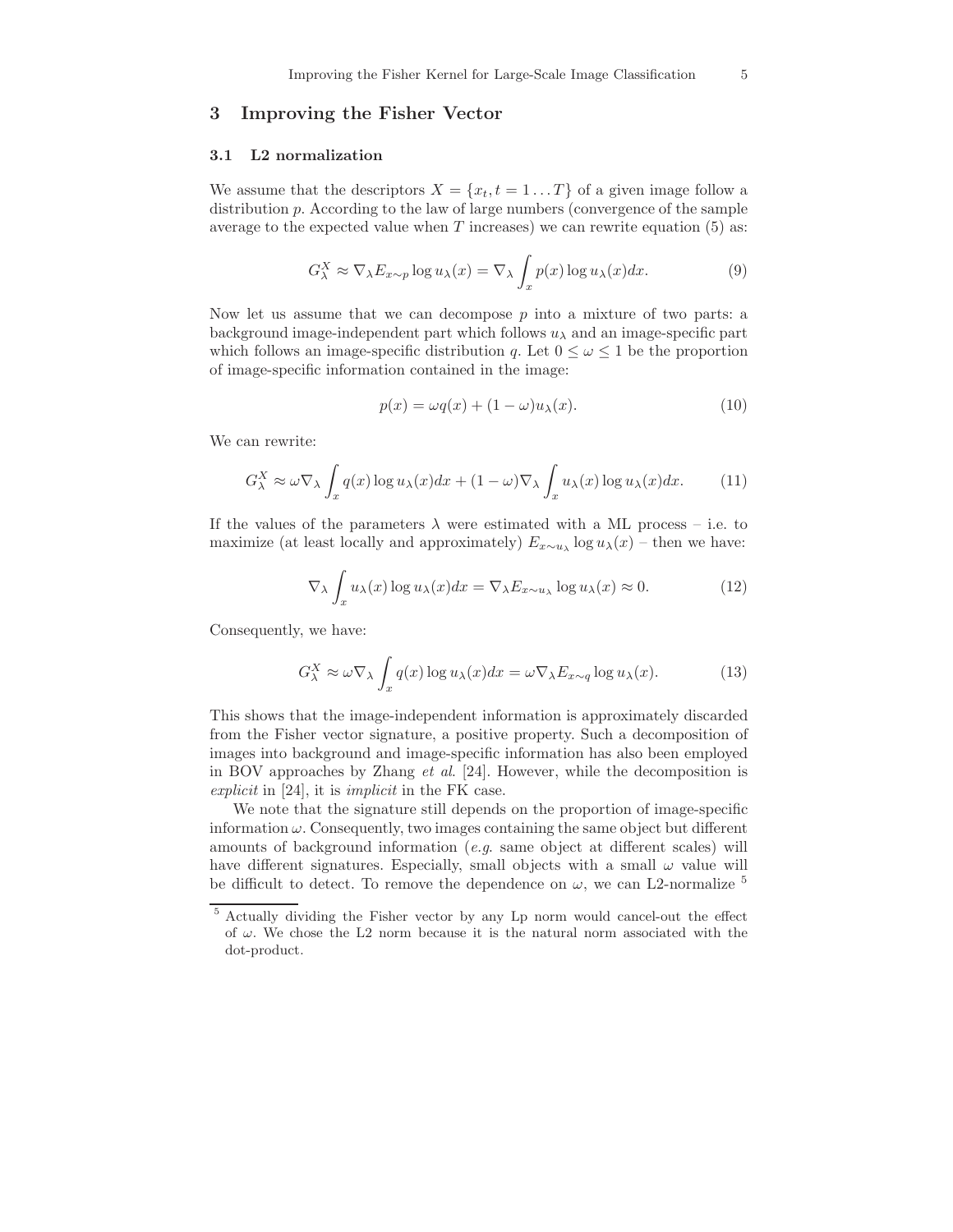the vector  $G_{\lambda}^{X}$  or equivalently  $\mathcal{G}_{\lambda}^{X}$ . We follow the latter option which is strictly equivalent to replacing the kernel (2) with:

$$
\frac{K(X,Y)}{\sqrt{K(X,X)K(Y,Y)}}
$$
\n(14)

To our knowledge, this simple L2 normalization strategy has never been applied to the Fisher kernel in a categorization scenario.

This is not to say that the L2 norm of the Fisher vector is not discriminative. Actually,  $||\mathcal{G}_{\lambda}^X|| = \omega||\nabla_{\lambda} E_{x \sim q} \log u_{\lambda}(x)||$  and the second term may contain classspecific information. In practice, removing the dependence on the L2 norm  $(i.e.$ on both  $\omega$  and  $||\nabla_{\lambda} E_{x \sim q} \log u_{\lambda}(x)||$  can lead to large improvements.

#### 3.2 Power normalization

The second improvement is motivated by an empirical observation: as the number of Gaussians increases, Fisher vectors become sparser. This effect can be easily explained: as the number of Gaussians increases, fewer descriptors  $x_t$  are assigned with a significant probability  $\gamma_t(i)$  to each Gaussian. In the case where no descriptor  $x_t$  is assigned significantly to a given Gaussian i (i.e.  $\gamma_t(i) \approx 0$ ,  $\forall t$ , the gradient vectors  $\mathcal{G}_{\mu,i}^X$  and  $\mathcal{G}_{\sigma,i}^X$  are close to null (c.f. equations (7) and (8)). Hence, as the number of Gaussians increases, the distribution of features in a given dimension becomes more peaky around zero, as exemplified in Fig 1.

We note that the dot-product on L2 normalized vectors is equivalent to the L2 distance. Since the dot-product / L2 distance are poor measures of similarity on sparse vectors, we are left with two choices:

- We can replace the dot-product by a kernel which is more robust on sparse vectors. For instance, we can choose the Laplacian kernel which is based on the L1 distance  $6$ .
- An alternative possibility is to "unsparsify" the representation so that we can keep the dot-product similarity.

While in preliminary experiments we did observe an improvement with the Laplacian kernel, a major disadvantage with this option is that we have to pay the cost of non-linear classification. Therefore we favor the latter option.

We propose to apply in each dimension the following function:

$$
f(z) = \text{sign}(z)|z|^{\alpha} \tag{15}
$$

where  $0 \leq \alpha \leq 1$  is a parameter of the normalization. We show in Fig 1 the effect of this normalization. We experimented with other functions  $f(z)$  such as  $sign(z) log(1 + \alpha |z|)$  or  $asin(\alpha z)$  but did not improve over the power normalization.

 $6$  The fact that L1 is more robust than L2 on sparse vectors is well known in the case of BOV histograms: see  $e.g.$  the work of Nistér and Stewénius [25].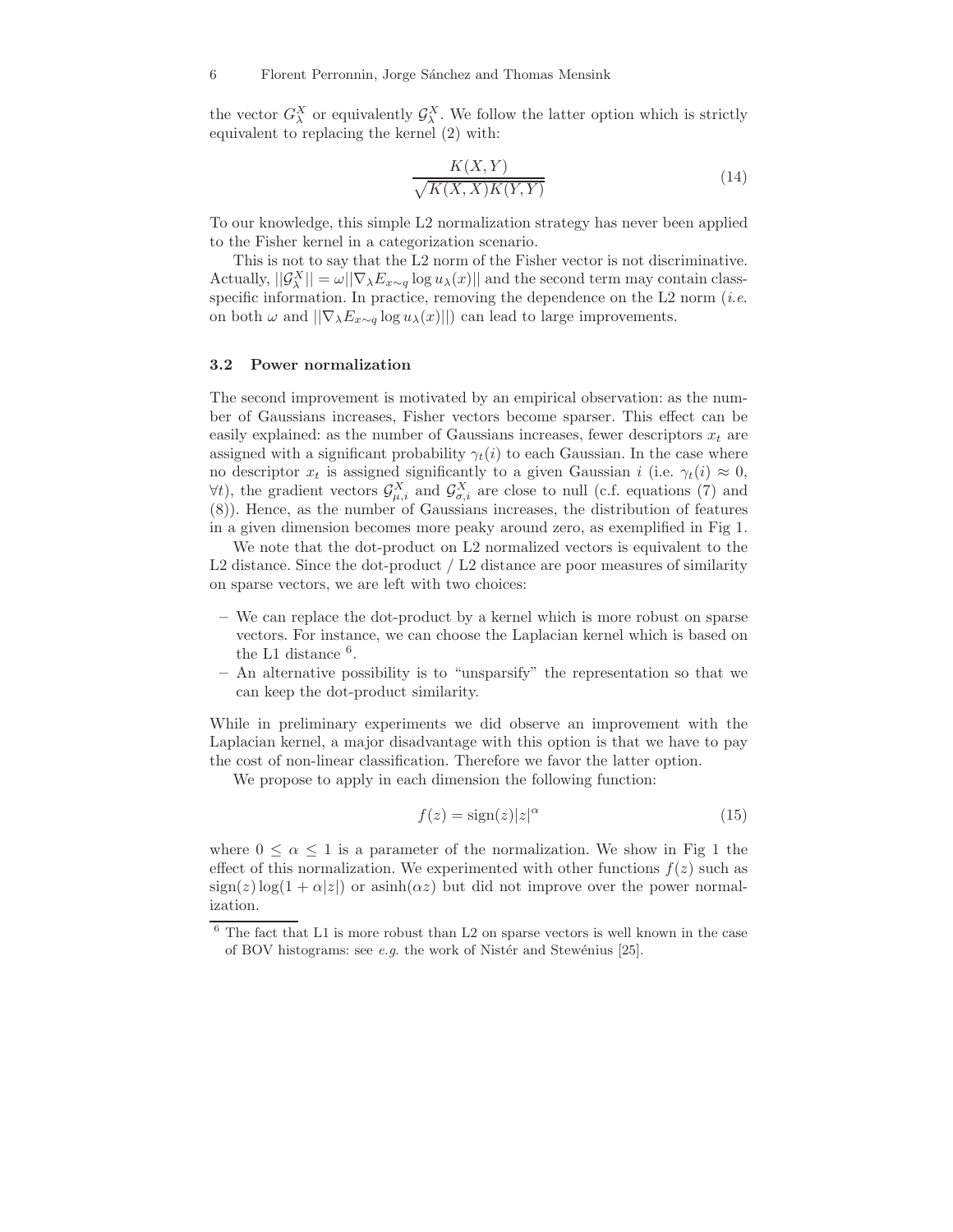

Fig. 1. Distribution of the values in the first dimension of the L2-normalized Fisher vector. (a), (b) and (c): resp. 16 Gaussians, 64 Gaussians and 256 Gaussians with no power normalization. (d): 256 Gaussians with power normalization ( $\alpha = 0.5$ ). Note the different scales. All the histograms have been estimated on the 5,011 training images of the PASCAL VOC 2007 dataset.

The optimal value of  $\alpha$  may vary with the number K of Gaussians in the GMM. In all our experiments, we set  $K = 256$  as it provides a good compromise between computational cost and classification accuracy. Setting  $K = 512$  typically increases the accuracy by a few decimals at twice the computational cost. In preliminary experiments, we found that  $\alpha = 0.5$  was a reasonable value for  $K = 256$  and this value is fixed throughout our experiments.

When combining the power and the L2 normalizations, we apply the power normalization first and then the L2 normalization. We note that this does not affect the analysis of the previous section: the L2 normalization on the powernormalized vectors sill removes the influence of the mixing coefficient  $\omega$ .

#### 3.3 Spatial Pyramids

Spatial pyramid matching was introduced by Lazebnik et al. to take into account the rough geometry of a scene [4]. It consists in repeatedly subdividing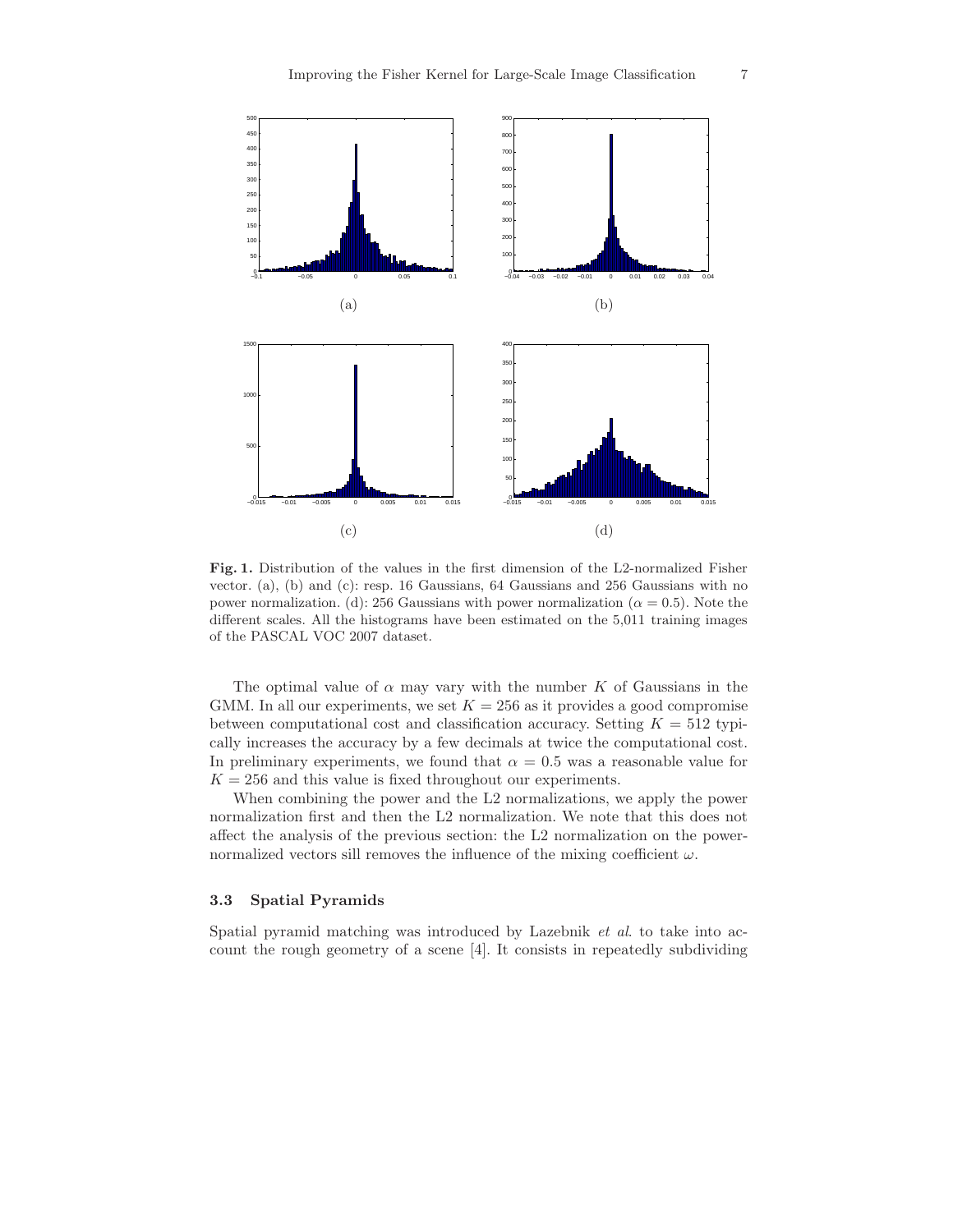an image and computing histograms of local features at increasingly fine resolutions by pooling descriptor-level statistics. The most common pooling strategy is to average the descriptor-level statistics but max-pooling combined with sparse coding was shown to be very competitive [18]. Spatial pyramids are very effective both for scene recognition [4] and loosely structured object recognition as demonstrated during the PASCAL VOC evaluations [8, 9].

While to our knowledge the spatial pyramid and the FK have never been combined, this can be done as follows: instead of extracting a BOV histogram in each region, we extract a Fisher vector. We use average pooling as this is the natural pooling mechanism for Fisher vectors (c.f. equations (7) and (8)). We follow the splitting strategy adopted by the winning systems of PASCAL VOC 2008 [9]. We extract 8 Fisher vectors per image: one for the whole image, three for the top, middle and bottom regions and four for each of the four quadrants.

In the case where Fisher vectors are extracted from sub-regions, the "peakiness" effect will be even more exaggerated as fewer descriptor-level statistics are pooled at a region-level compared to the image-level. Hence, the power normalization is likely to be even more beneficial in this case.

When combining L<sub>2</sub> normalization and spatial pyramids we L<sub>2</sub> normalize each of the 8 Fisher vectors independently.

# 4 Evaluation of the Proposed Improvements

We first describe our experimental setup. We then evaluate the impact of the three proposed improvements on two challenging datasets: PASCAL VOC 2007 [8] and CalTech 256 [26].

#### 4.1 Experimental setup

We extract features from  $32 \times 32$  pixel patches on regular grids (every 16 pixels) at five scales. In most of our experiments we make use only of 128-D SIFT descriptors [27]. We also consider in some experiments simple 96-D color features: a patch is subdivided into  $4 \times 4$  sub-regions (as is the case of the SIFT descriptor) and we compute in each sub-region the mean and standard deviation for the three R, G and B channels. Both SIFT and color features are reduced to 64 dimensions using Principal Component Analysis (PCA).

In all our experiments we use GMMs with  $K = 256$  Gaussians to compute the Fisher vectors. The GMMs are trained using the Maximum Likelihood (ML) criterion and a standard Expectation-Maximization (EM) algorithm. We learn linear SVMs with a hinge loss using the primal formulation and a Stochastic Gradient Descent  $(SGD)$  algorithm  $[12]$ <sup>7</sup>. We also experimented with logistic regression but the learning cost was higher (approx. twice as high) and we did not observe a significant improvement. When using SIFT and color features, we train two systems separately and simply average their scores (no weighting).

 $7$  An implementation is available on Léon Bottou's webpage: http://leon.bottou.org/ projects/sgd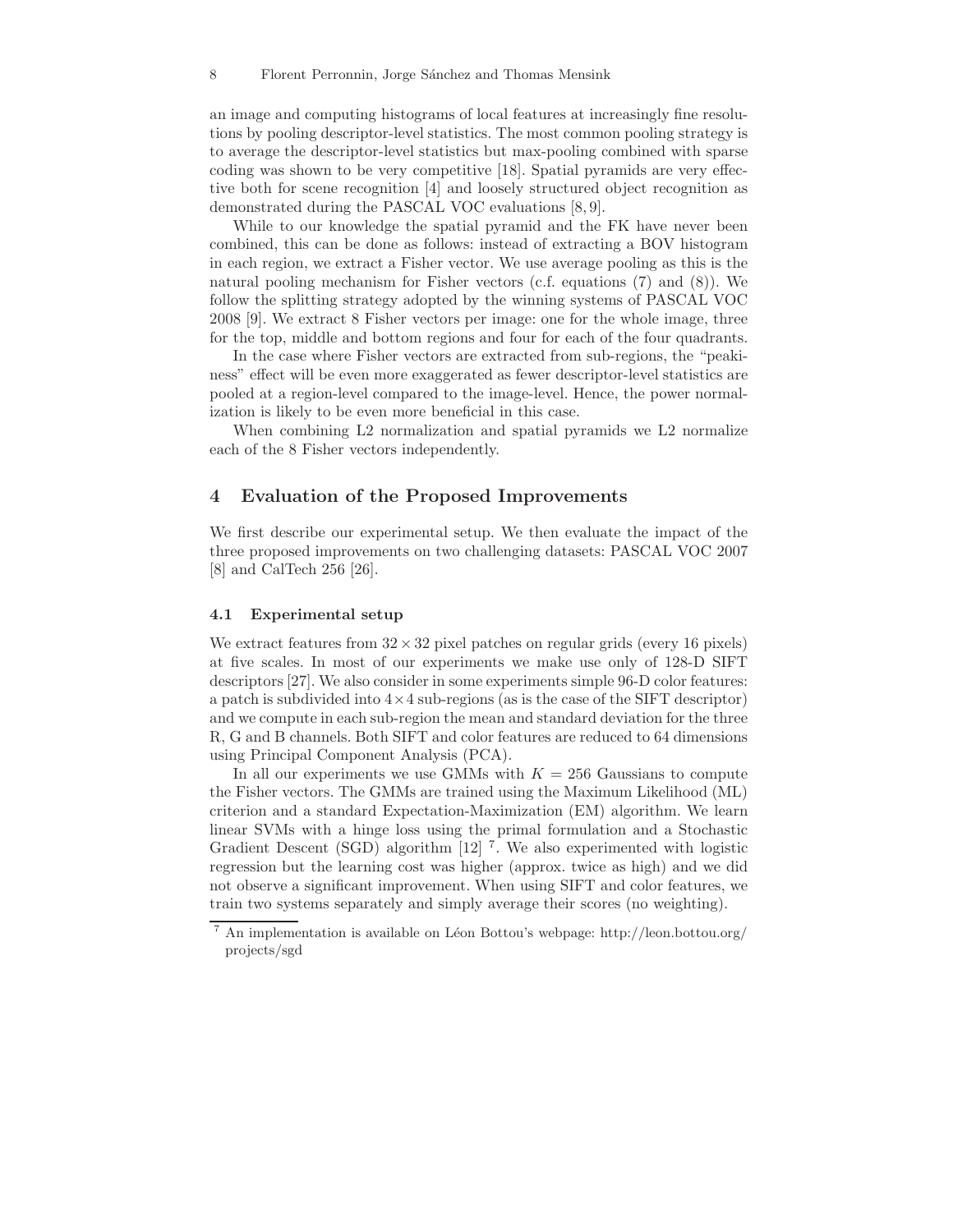Table 1. Impact of the proposed modifications to the FK on PASCAL VOC 2007. "PN" = power normalization. "L2" = L2 normalization. "SP" = Spatial Pyramid. The first line (no modification applied) corresponds to the baseline FK of [22]. Between parentheses: the absolute improvement with respect to the baseline FK. Accuracy is measured in terms of AP (in %).

|  | IPN L2 SP SIFT        |  | Color |                                                                                                                                                               | $SIFT + Color$ |  |
|--|-----------------------|--|-------|---------------------------------------------------------------------------------------------------------------------------------------------------------------|----------------|--|
|  | $\sqrt{N_0 N_0 47.9}$ |  | 34.2  |                                                                                                                                                               | 45.9           |  |
|  | Yes No No $54.2$      |  |       | $(+6.3)$   45.9 $(+11.7)$   57.6 $(+11.7)$                                                                                                                    |                |  |
|  |                       |  |       | No Yes No   51.8 $(+3.9)$   40.6 $(+6.4)$   53.9 $(+8.0)$                                                                                                     |                |  |
|  |                       |  |       | No No Yes $\begin{bmatrix} 50.3 \\ +2.4 \end{bmatrix}$ $\begin{bmatrix} 37.5 \\ +3.3 \end{bmatrix}$ $\begin{bmatrix} 49.0 \\ +3.1 \end{bmatrix}$              |                |  |
|  |                       |  |       | Yes Yes No $\begin{bmatrix} 55.3 \\ +7.4 \end{bmatrix}$ $\begin{bmatrix} 47.1 \\ +12.9 \end{bmatrix}$ $\begin{bmatrix} 58.0 \\ +12.1 \end{bmatrix}$           |                |  |
|  |                       |  |       | Yes No Yes 55.3 $(+7.4)$ 46.5 $(+12.3)$ 57.5 $(+11.6)$                                                                                                        |                |  |
|  |                       |  |       | No Yes Yes   55.5 $(+7.6)$   45.8 $(+11.6)$   56.9 $(+11.0)$                                                                                                  |                |  |
|  |                       |  |       | $\begin{bmatrix} \text{Yes} \\ \text{Yes} \end{bmatrix}$ Yes $\begin{bmatrix} 58.3 \\ 58.3 \\ (-10.4) \\ 50.9 \\ (-16.7) \\ 60.3 \\ (-14.4) \\ \end{bmatrix}$ |                |  |

#### 4.2 PASCAL VOC 2007

The PASCAL VOC 2007 dataset [8] contains around 10K images of 20 object classes. We use the standard protocol which consists in training on the provided "trainval" set and testing on the "test" set. Classification accuracy is measured using Average Precision (AP). We report the average over the 20 classes. To tune the SVM regularization parameters, we use the "train" set for training and the "val" set for validation.

We first show in Table 1 the influence of each of the 3 proposed modifications individually or when combined together. The single most important improvement is the power normalization of the Fisher values. Combinations of two modifications generally improve over a single modification and the combination of all three modifications brings an additional increase. If we compare the baseline FK to the proposed modified FK, we observe an increase from 47.9% AP to 58.3% for SIFT descriptors. This corresponds to a  $+10.4\%$  absolute improvement, a remarkable achievement on this dataset. To our knowledge, these are the best results reported to date on PASCAL VOC 2007 using SIFT descriptors only.

We now compare in Table 2 the results of our system with the best results reported in the literature on this dataset. Since most of these systems make use of color information, we report results with SIFT features only and with SIFT and color features <sup>8</sup> . The best system during the competition (by INRIA) [8] reported 59.4% AP using multiple channels and costly non-linear SVMs. Uijlings et al. [28] also report 59.4% but this is an optimistic figure which supposes the "oracle" knowledge of the object locations both in training and test images. The system of van Gemert et al. [3] uses many channels and soft-assignment. The system of

<sup>8</sup> Our goal in doing so is not to advocate for the use of many channels but to show that, as is the case of the BOV, the FK can benefit from multiple channels and especially from color information.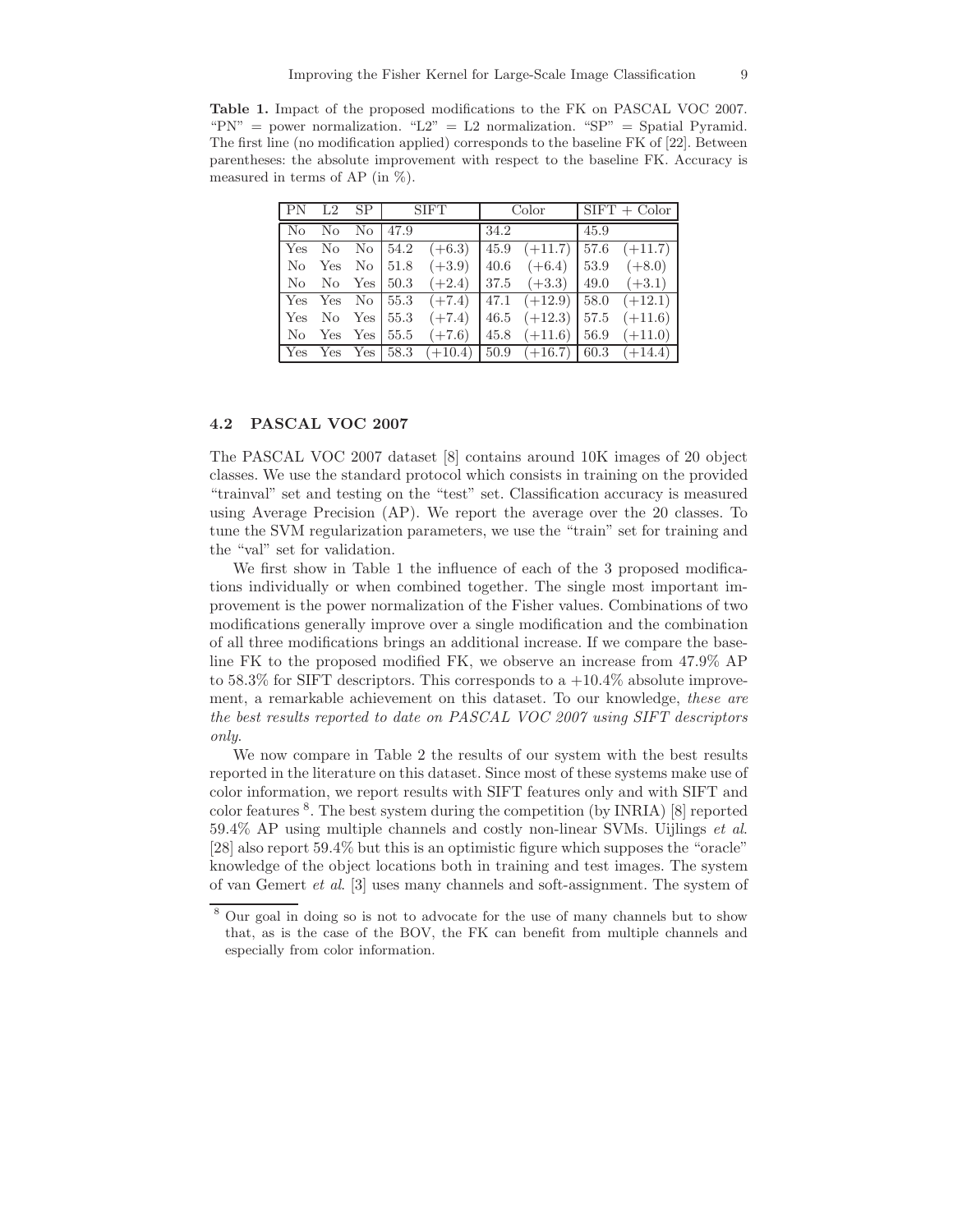Table 2. Comparison of the proposed Improved Fisher kernel (IFK) with the stateof-the-art on PASCAL VOC 2007. Please see the text for details about each of the systems.

| Method                  | $AP$ (in $\%$ ) |
|-------------------------|-----------------|
| Standard FK (SIFT) [22] | 47.9            |
| Best of VOC07 [8]       | 59.4            |
| Context (SIFT) [28]     | 59.4            |
| Kernel Codebook [3]     | 60.5            |
| $MKL$ [6]               | 62.2            |
| $Cls + Loc [29]$        | 63.5            |
| IFK (SIFT)              | 58.3            |
| IFK (SIFT+Color)        | 60.3            |

Yang et al. [6] uses, again, many channels and a sophisticated Multiple Kernel Learning (MKL) algorithm. Finally, the best results we are aware of are those of Harzallah et al. [29]. This system combines the winning INRIA classification system and a costly sliding-window-based object localization system.

### 4.3 CalTech 256

We now report results on the challenging CalTech 256 dataset. It consists of approx. 30K images of 256 categories. As is standard practice we run experiments with different numbers of training images per category:  $ntrain = 15, 30, 45$  and 60. The remaining images are used for evaluation. To tune the SVM regularization parameters, we train the system with  $(ntrain - 5)$  images and validate the results on the last 5 images. We repeat each experiment 5 times with different training and test splits. We report the average classification accuracy as well as the standard deviation (between parentheses). Since most of the results reported in the literature on CalTech 256 rely on SIFT features only, we also report results only with SIFT.

We do not provide a break-down of the improvements as was the case for PASCAL VOC 2007 but report directly in Table 3 the results of the standard FK of [22] and of the proposed improved FK. Again, we observe a very significant improvement of the classification accuracy using the proposed modifications. We also compare our results with those of the best systems reported in the literature. Our system outperforms significantly the kernel codebook approach of van Gemert *et al.* [3], the EMK of [20], the sparse coding of [18] and the system proposed by the authors of the CalTech 256 dataset [26]. We also significantly outperform the Nearest Neighbor (NN) approach of [19] when only SIFT features are employed (but [19] outperforms our SIFT only results with 5 descriptors). Again, to our knowledge, these are the best results reported on CalTech 256 using only SIFT features.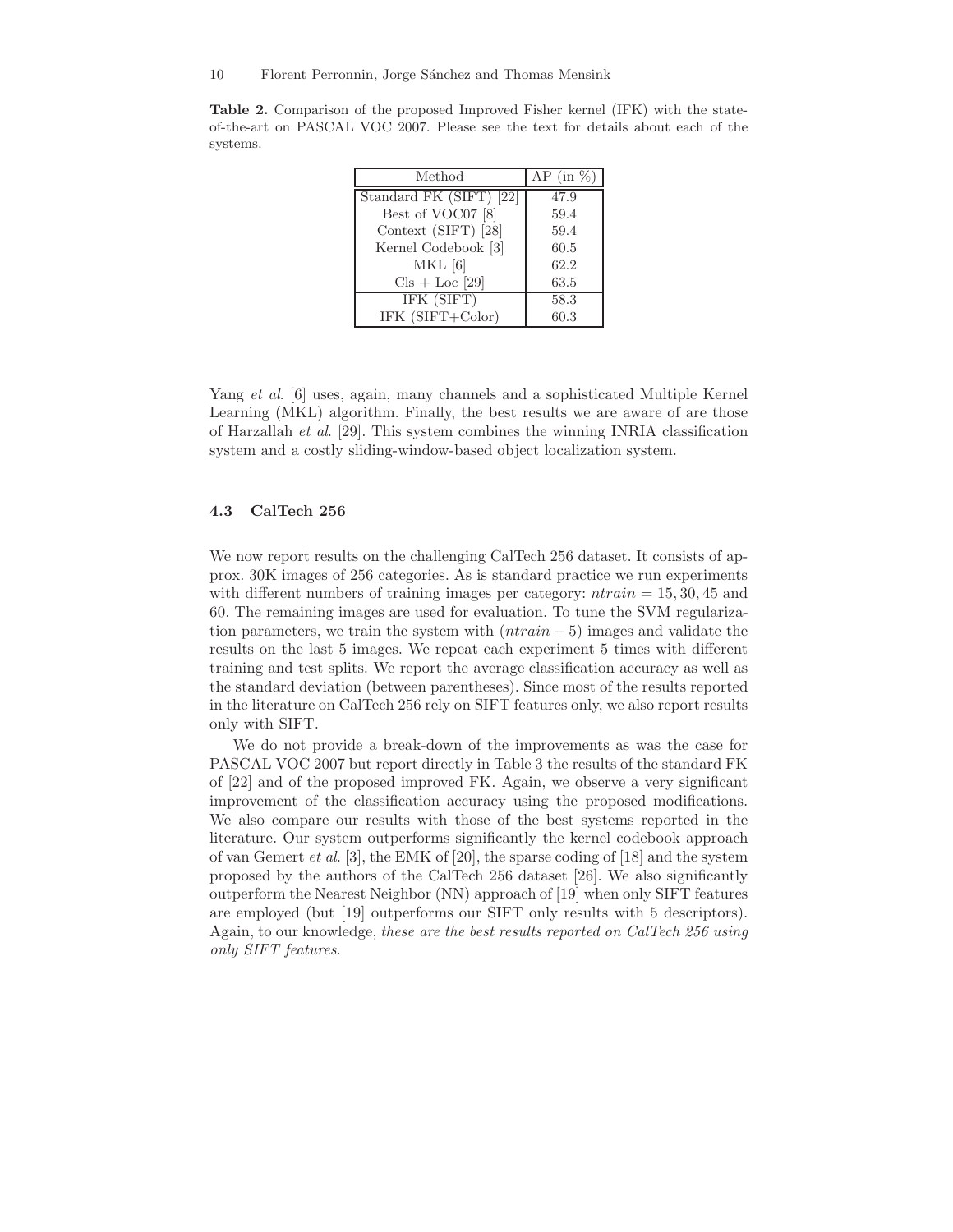| Method                    |               | $ntrain=15$ $ntrain=30$ $ntrain=45$ $ntrain=60$ |           |              |
|---------------------------|---------------|-------------------------------------------------|-----------|--------------|
| Kernel Codebook [3]       |               | 27.2(0.4)                                       |           |              |
| EMK (SIFT) [20]           | 23.2(0.6)     | 30.5(0.4)                                       | 34.4(0.4) | 37.6 $(0.5)$ |
| Standard FK (SIFT) [22]   | 25.6(0.6)     | 29.0(0.5)                                       | 34.9(0.2) | 38.5(0.5)    |
| Sparse Coding (SIFT) [18] | 27.7(0.5)     | 34.0 $(0.4)$                                    | 37.5(0.6) | 40.1(0.9)    |
| Baseline (SIFT) [26]      |               | 34.1 $(0.2)$                                    |           |              |
| NN (SIFT) [19]            |               | $38.0(-)$                                       |           |              |
| NN [19]                   |               | $42.7$ (-)                                      |           |              |
| IFK (SIFT)                | (0.2)<br>34.7 | 40.8                                            | 45.0      | 47.9         |

Table 3. Comparison of the proposed Improved Fisher Kernel (IFK) with the stateof-the-art on CalTech 256. Please see the text for details about each of the systems.

## 5 Large-Scale Experiments: ImageNet and Flickr groups

Now equipped with our improved Fisher vector, we can explore image categorization on a larger scale. As an application we compare two abundant resources of labeled images to learn image classifiers: ImageNet and Flickr groups. We replicated the protocol of [16] and tried to create two training sets (one with ImageNet images, one with Flickr group images) with the same 20 classes as PASCAL VOC 2007. To make the comparison as fair as possible we used as test data the VOC 2007 "test" set. This is in line with the PASCAL VOC "competition 2" challenge which consists in training on any "non-test" data [8].

ImageNet [23] contains (as of today) approx. 10M images of 15K concepts. This dataset was collected by gathering photos from image search engines and photo-sharing websites and then manually correcting the labels using the Amazon Mechanical Turk (AMT). For each of the 20 VOC classes we looked for the corresponding synset in ImageNet. We did not find synsets for 2 classes: person and potted plant. We downloaded images from the remaining 18 synsets as well as their children synsets but limited the number of training images per class to 25K. We obtained a total of 270K images.

Flickr groups have been employed in the computer vision literature to build text features [30] and concept-based features [14]. Yet, to our knowledge, they have never been used to train image classifiers. For each of the 20 VOC classes we looked for a corresponding Flickr group with a large number of images. We did not find satisfying groups for two classes: sofa and tv. Again, we collected up to 25K images per category and obtained approx. 350K images.

We underline that a perfectly fair comparison of Imagenet and Flickr groups is impossible  $(e.g.$  we have the same maximum number of images per class but a different total number of images). Our goal is just to give a rough idea of the accuracy which can be expected when training classifiers on these resources. The results are provided in Table 4. The system trained on Flickr groups yields the best results on 12 out of 20 categories (boldfaced) which shows that Flickr groups are a great resource of labeled training images although they were not intended for this purpose.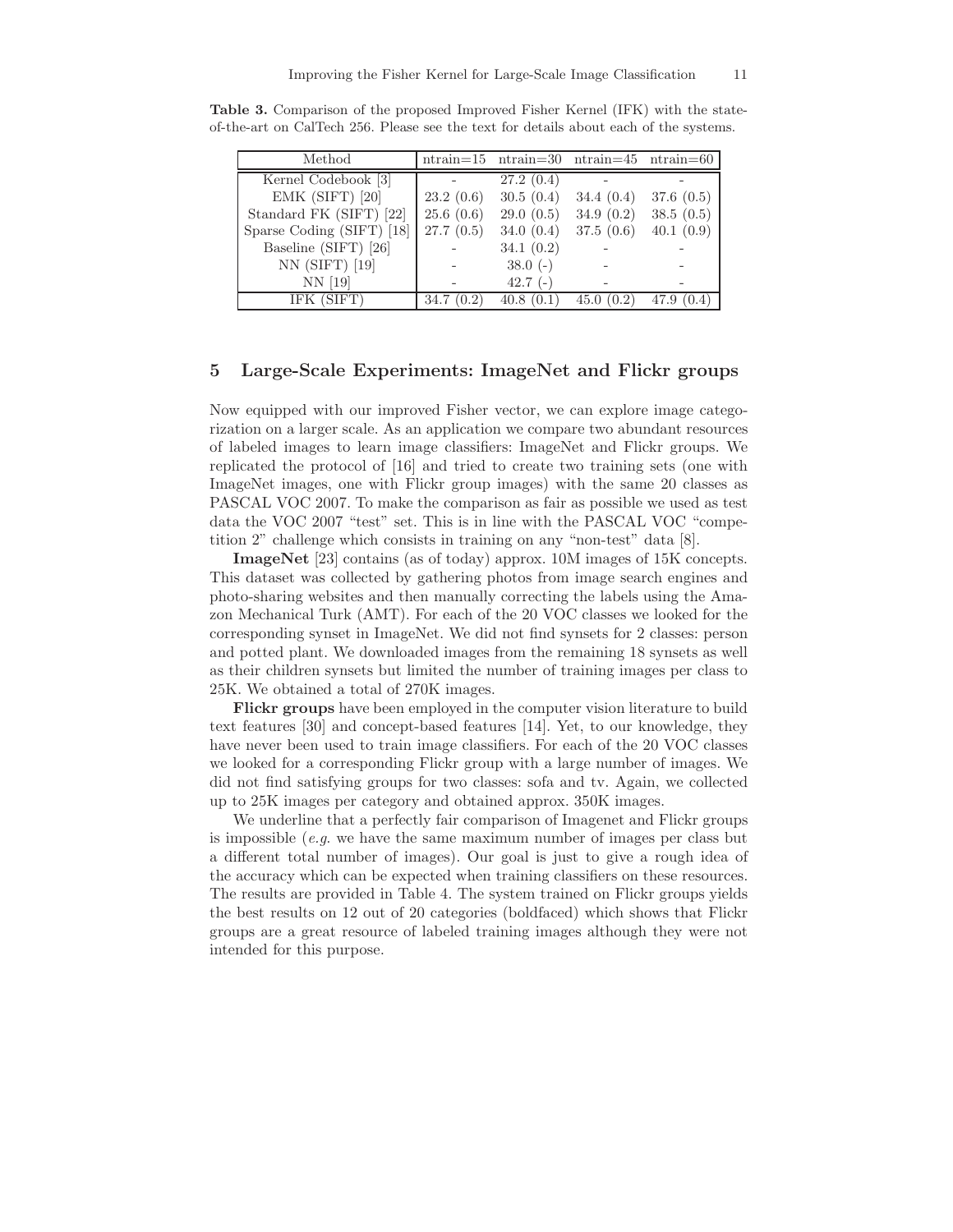| <b>Table 4.</b> Comparison of different training resources: $I = ImageNet, F = Flickr$ groups, |
|------------------------------------------------------------------------------------------------|
| $V = VOC$ 2007 trainval. A+B denotes the late fusion of the classifiers learned on             |
| resources A and B. The test data is the PASCAL VOC 2007 "test" set. For these                  |
| experiments, we used SIFT features only. See the text for details.                             |

| Train                   | plane | bike   | bird  | boat | bottle | bus   | car   | cat                      | chair | $_{\text{cow}}$          |      |
|-------------------------|-------|--------|-------|------|--------|-------|-------|--------------------------|-------|--------------------------|------|
| Ι                       | 81.0  | 66.4   | 60.4  | 71.4 | 24.5   | 67.3  | 74.7  | 62.9                     | 36.2  | 36.5                     |      |
| F                       | 80.2  | 72.7   | 55.3  | 76.7 | 20.6   | 70.0  | 73.8  | 64.6                     | 44.0  | 49.7                     |      |
| $\overline{\mathrm{V}}$ | 75.7  | 64.8   | 52.8  | 70.6 | 30.0   | 64.1  | 77.5  | 55.5                     | 55.6  | 41.8                     |      |
| $I + F$                 | 81.6  | 71.4   | 59.1  | 75.3 | 24.8   | 69.6  | 75.5  | 65.9                     | 43.1  | 48.7                     |      |
| $V+I$                   | 82.1  | 70.0   | 62.5  | 74.4 | 28.8   | 68.6  | 78.5  | 64.5                     | 53.7  | 47.4                     |      |
| $V + F$                 | 82.3  | 73.5   | 59.5  | 78.0 | 26.5   | 70.6  | 78.5  | 65.1                     | 56.6  | 53.0                     |      |
| $V+I+F$                 | 82.5  | 72.3   | 61.0  | 76.5 | 28.5   | 70.4  | 77.8  | 66.3                     | 54.8  | 53.0                     |      |
| $\overline{29}$         | 77.2  | 69.3   | 56.2  | 66.6 | 45.5   | 68.1  | 83.4  | 53.6                     | 58.3  | 51.1                     |      |
|                         |       |        |       |      |        |       |       |                          |       |                          |      |
| Train                   | table | $\log$ | horse | moto | person | plant | sheep | sofa                     | train | tv                       | mean |
| L                       | 52.9  | 43.0   | 70.4  | 61.1 |        |       | 51.7  | 58.6                     | 76.4  | 40.6                     |      |
| F                       | 31.8  | 47.7   | 56.2  | 69.5 | 73.6   | 29.1  | 60.0  | $\overline{\phantom{a}}$ | 82.1  | $\overline{\phantom{a}}$ |      |
| V                       | 56.3  | 41.7   | 76.3  | 64.4 | 82.7   | 28.3  | 39.7  | 56.6                     | 79.7  | 51.5                     | 58.3 |
| $I + F$                 | 52.4  | 47.9   | 68.1  | 69.6 | 73.6   | 29.1  | 58.9  | 58.6                     | 82.2  | 40.6                     | 59.8 |
| $V+I$                   | 60.0  | 49.0   | 77.3  | 68.3 | 82.7   | 28.3  | 54.6  | 64.3                     | 81.5  | 53.1                     | 62.5 |
| $V + F$                 | 57.4  | 52.9   | 75.0  | 70.9 | 82.8   | 32.7  | 58.4  | 56.6                     | 83.9  | 51.5                     | 63.3 |
| $V+I+F$                 | 59.2  | 51.0   | 74.7  | 70.2 | 82.8   | 32.7  | 58.9  | 64.3                     | 83.1  | 53.1                     | 63.6 |

We also provide in Table 4 results for various combinations of classifiers learned on these resources. To combine classifiers, we use late fusion and assign equal weights to all classifiers <sup>9</sup>. Since we are not aware of any result in the literature for the "competition 2", we provide as a point of comparison the results of the system trained on VOC 2007 (c.f. section 4.2) as well as those of [29]. One conclusion is that there is a great complementarity between systems trained on the carefully annotated VOC 2007 dataset and systems trained on more casually annotated datasets such as Flickr groups. Combining the systems trained on VOC 2007 and Flickr groups  $(V+F)$ , we achieve 63.3% AP, an accuracy comparable to the 63.5% reported in [29]. Interestingly, we followed a different path from [29] to reach these results: while [29] relies on a more complex system, we rely on more data. In this sense, our conclusions meet those of Torralba et al. [31]: large training sets can make a significant difference. However, while NN-based approaches (as used in [31]) are difficult to scale to a very large number of training samples, the proposed approach leverages such large resources efficiently.

Let us indeed consider the computational cost of our approach. We focus on the system trained on the largest resource: the 350K Flickr group images. All the

<sup>&</sup>lt;sup>9</sup> We do not claim this is the optimal approach to combine multiple learning sources. This is just one reasonable way to do so.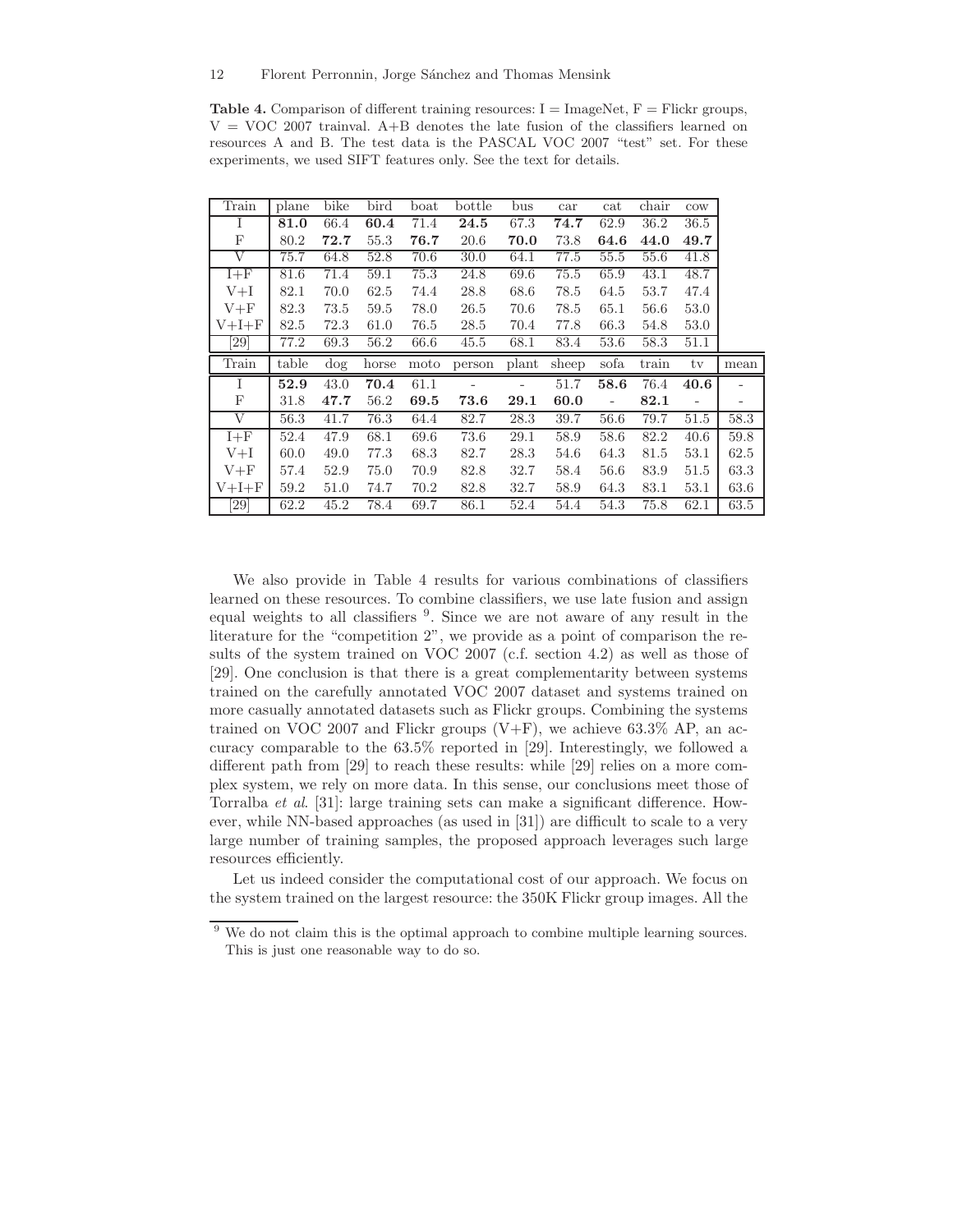times we report were estimated using a single CPU of a 2.5GHz Xeon machine with 32GB of RAM. Extracting and projecting the SIFT features for the 350K training images takes approx. 15h (150ms / image), learning the GMM on a random subset of 1M descriptors approx. 30 min, computing the Fisher vectors approx. 4h (40ms / image) and learning the 18 classifiers approx. 2h (7 min / class). Classifying a new image takes 150ms+40ms=190ms for the signature extraction plus 0.2ms / class for the linear classification. Hence, the whole system can be trained and evaluated in less than a day on a single CPU. As a comparison, the system of [29] relies on a costly sliding-window object detection system which requires on the order of 1.5 days of training / class (using only the VOC 2007 data) and several minutes  $/$  class to classify an image  $^{10}$ .

# 6 Conclusion

In this work, we proposed several well-motivated modifications over the FK framework and showed that they could boost the accuracy of image classifiers. On both PASCAL VOC 2007 and CalTech 256 we reported state-of-the-art results using only SIFT features and costless linear classifiers. This makes our system scalable to large quantities of training images. Hence, the proposed improved Fisher vector has the potential to become a new standard representation in image classification.

We also compared two large-scale resources of training material – ImageNet and Flickr groups – and showed that Flickr groups are a great source of training material although they were not intended for this purpose. Moreover, we showed that there is a complementarity between classifiers learned on one hand on large casually annotated resources and on the other hand on small carefully labeled training sets. We hope that these results will encourage other researchers to participate in the "competition 2" of PASCAL VOC, a very interesting and challenging task which has received too little attention in our opinion.

### References

- 1. Csurka, G., Dance, C., Fan, L., Willamowski, J., Bray, C.: Visual categorization with bags of keypoints. In: ECCV SLCV Workshop. (2004)
- 2. Farquhar, J., Szedmak, S., Meng, H., Shawe-Taylor, J.: Improving "bag-ofkeypoints" image categorisation. Technical report, University of Southampton (2005)
- 3. Gemert, J.V., Veenman, C., Smeulders, A., Geusebroek, J.: Visual word ambiguity. IEEE PAMI (2010) accepted.
- 4. Lazebnik, S., Schmid, C., Ponce, J.: Beyond bags of features: Spatial pyramid matching for recognizing natural scene categories. In: CVPR. (2006)
- 5. Zhang, J., Marszalek, M., Lazebnik, S., Schmid, C.: Local features and kernels for classification of texture and object categories: a comprehensive study. IJCV 73 (2007)

 $^{10}$  These numbers were obtained through a personal correspondence with the first author of [29].